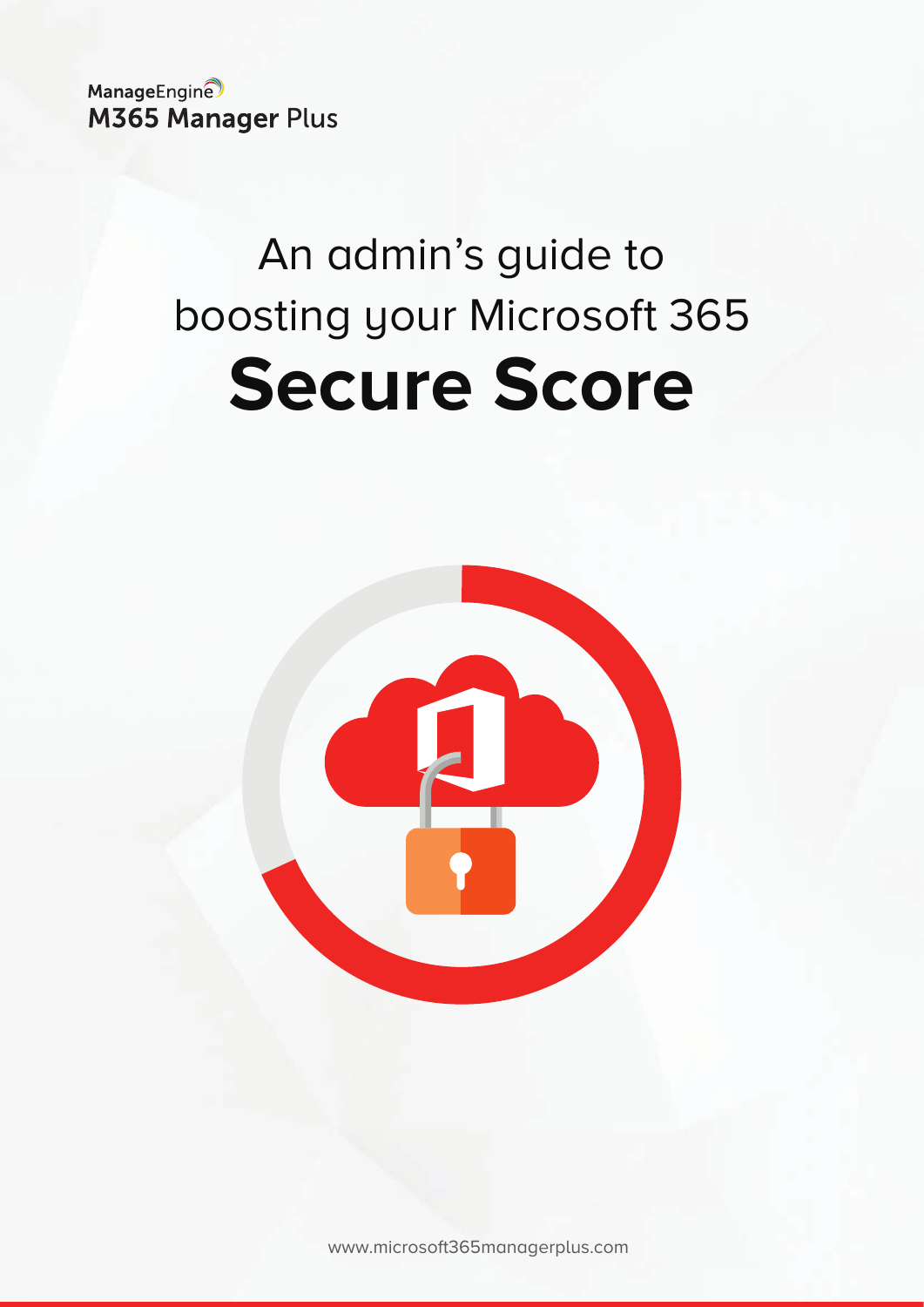# Introduction

Your Secure Score in Microsoft 365 is an indicator of how secure your Microsoft 365 environment currently is. The Secure Score is assigned based on the security configurations and activity enabled in your Microsoft 365 environment. When you log in to the Secure Score dashboard, it displays your current score compared to the maximum score that you can attain.

Though a perfect Secure Score doesn't provide an absolute guarantee that your organization won't be breached, it does ensure that you've taken additional steps towards mitigating the risk of security breaches. In this guide, we'll discuss five steps that you can implement in your Microsoft 365 setup to enhance your Secure Score.

However, Microsoft 365's native tools have a number of shortcomings, which means implementing these five steps can often pose a challenge. In this guide, we'll take a closer look at these challenges and how M365 Manager Plus not only makes it easy to implement these five steps, but also provides capabilities beyond what the native tool offers.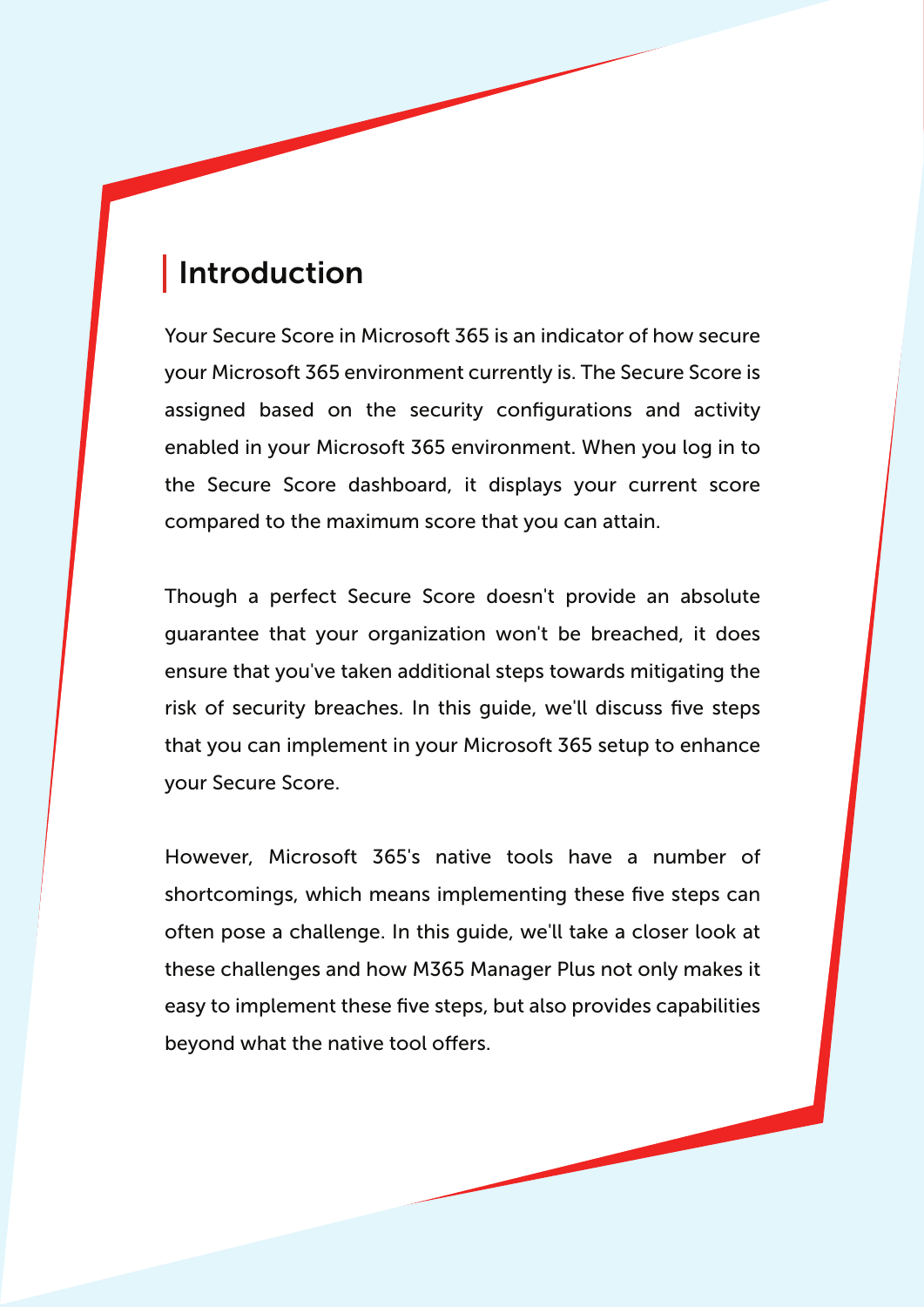# Boosting your Microsoft 365 Secure Score

Your organization can enhance its Microsoft 365 Secure Score by implementing the following steps:

## 1. Enable mailbox auditing for all users

If auditing is enabled in Microsoft 365, then by default it will only record folder permission updates by mailbox owners. To record all actions performed by mailbox owners, admins, or delegates, you need to enable mailbox auditing. By enabling mailbox auditing, you'll be able to search the audit logs and find non-owner mailbox accesses, breaches of privilege by delegated users or admins, and other potentially harmful actions. Such comprehensive auditing of mailbox activities can help organizations detect security breaches as well as stay compliant with IT regulatory standards.

By enabling mailbox auditing, your organization can boost its Secure Score by 10 points. 10 and 10 and 10 and 10 and 10 and 10 and 10 and 10 and 10 and 10 and 10 and 10

Total score gained

#### Enabling mailbox auditing in a few clicks using M365 Manager Plus

Enabling mailbox auditing is not supported by the Microsoft 365 Security & Compliance Center or the Exchange admin center. In order to enable this feature, administrators have to use PowerShell. But even if auditing is enabled using PowerShell scripts, not all actions are audited by default. This means admins often invest a great deal of time in writing long and complex PowerShell scripts.

This is where M365 Manager Plus' management feature comes in handy. In just a few clicks, administrators can easily enable auditing for any number of mailboxes.

[Learn how](https://www.manageengine.com/microsoft-365-management-reporting/kb/how-to-enable-exchange-online-mailbox-auditing.html?utm_source=pdf&utm_content=secure-score-guide) to enable Exchange Online auditing using M365 Manager Plus.

Auditing using Microsoft 365 Security and Compliance Center provides limited visibility into audit logs which is insufficient for performing security audits and investigations.

The 90-day log storage limitation forces admins to export and save audit logs. Aside from increasing admins' workloads, this takes up a large amount of storage space in the organization's database.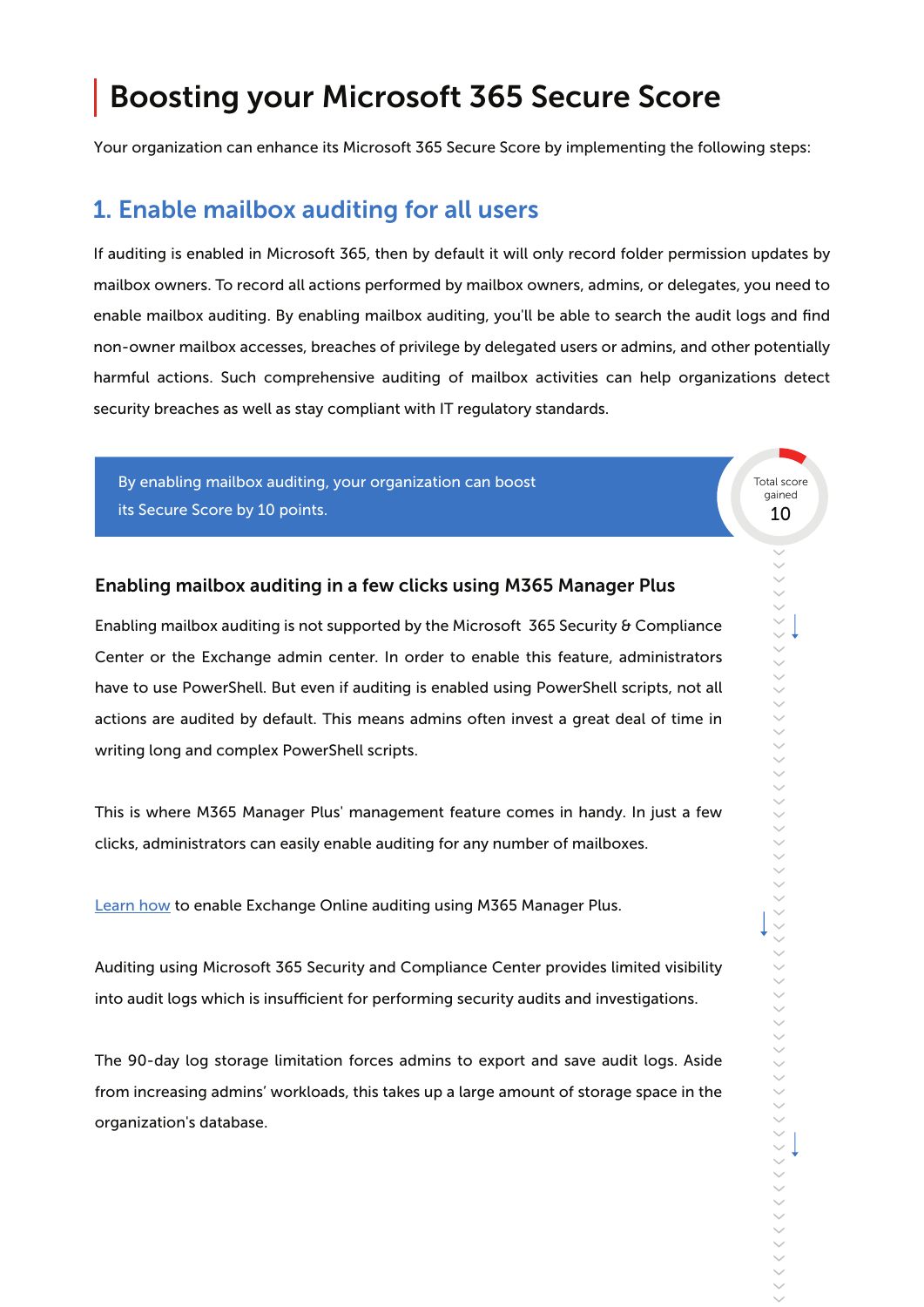#### M365 Manager Plus overcomes these limitations with the following features:

- **Indefinite log storage:** Audit logs are not only stored indefinitely, but are also easy to access during compliance audits and security investigations.
- Audit log archival: Place audit logs in an archive at the admin's convenience and restore deleted audit logs with a single click.

You can read more about M365 Manager Plus' [auditing feature](https://www.manageengine.com/microsoft-365-management-reporting/microsoft-365-auditing-tool.html?utm_source=pdf&utm_content=secure-score-guide) here, and also learn how to [create your own audit views.](https://www.manageengine.com/microsoft-365-management-reporting/kb/microsoft-365-audit-report-views-tips-and-tricks.html?utm_source=pdf&utm_content=secure-score-guide)

# 2. Disable mail forwarding by clients to external email addresses

One of the methods hackers are increasingly using to exfiltrate data is setting up client-side forwarding rules to forward emails to external email addresses. There could be hundreds of these forwarding rules, which makes it tough for admins to detect malicious events, even with rigorous auditing. Besides, if employees decide not to keep a copy of the forwarded emails in their mailboxes, these emails won't be archived and can't be used in the future.

By disabling the client's capability of forwarding emails to external<br>gained email addresses, you can add 20 points to your organization's security score.

How M365 Manager Plus' capability to perform management actions from reports goes a step further than Microsoft 365's native tool

If admins were to disable email forwarding by modifying the Default Role Assignment Policy or by disabling forwarding set through Inbox Rules, they would still have to remove the auto-forwarding implemented earlier. This requires admins to do some PowerShell scripting.

Using M365 Manager Plus' provision to perform management actions from reports, admins can not only generate reports, but also perform management actions from the reports themselves. For instance, admins can generate the Mailboxes with External Mail Forwarding report, then from this report disable external mail forwarding for all clients who have enabled this capability. It's also easy for admins to set exceptions to external mail forwarding with a few clicks.

[Learn how](https://www.manageengine.com/microsoft-365-management-reporting/kb/disable-email-forwarding-to-external-email-address.html?utm_source=pdf&utm_content=secure-score-guide) to disable mail forwarding by clients to external email addresses using M365 Manager Plus.

>>>>>>>>>>>>>>>>>>>>>>>>>>>>>>>>>>>>>>>>>>>>>>>>>>>>>>>>>>>>>>>>>>>>>>>>>>>>>>>>>>>>>>>>>>>>>>>>>>>>>>>>>>>>>>>>>>>>>>>>>>>>>>>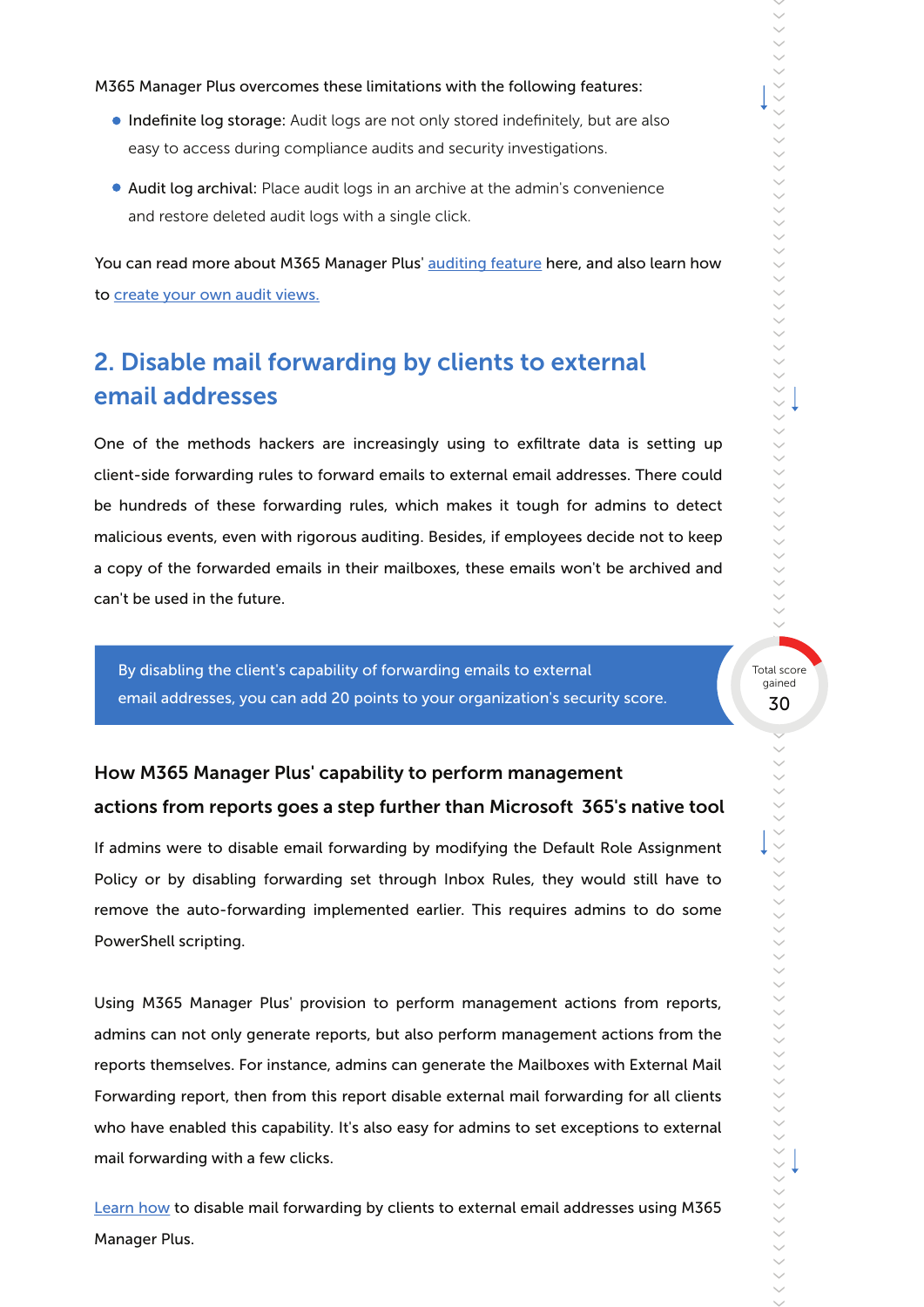# 3. Enable multi-factor authentication for Azure AD privileged roles and users

Multi-factor authentication (MFA) is a crucial component in ensuring secure access to an organization's network by protecting user identities and ensuring that users are actually who they claim to be. By implementing MFA for all user accounts, and especially for accounts with privileged roles, organizations can prevent adversaries from gaining access to critical devices and data, even if accounts have their credentials compromised.

By implementing MFA for all the users and Azure AD privileged roles in an **Exercise 20** Total sco Microsoft 365 environment, you can increase your Secure Score by 100 points.

130 Total score

#### Why Microsoft 365's native tool isn't good enough for bulk management

While OMicrosoft 365 provides the option to configure MFA, its UI is not very user-friendly. To enable MFA, you need to work between different tabs for selecting users and configuring settings. M365 Manager Plus, on the other hand, simplifies this task by allowing you to configure MFA for multiple users from a single console in just a few clicks.

What's more, Microsoft 365's native tool normally allows for only one tenant to be worked with at a time. For MSPs managing multiple clients, there's a need for unified access to multiple tenants. To work with multiple tenants, delegated admin permissions need to be created, which is a cumbersome task.

Securing multiple tenants from a single console: M365 Manager Plus lets you configure multiple tenants as well as configure MFA for users belonging to any of the tenants from the same console.

[Learn how t](https://www.manageengine.com/microsoft-365-management-reporting/setup-multi-factor-authentication-for-microsoft-365-users.html?utm_source=pdf&utm_content=secure-score-guide)o configure MFA for your Microsoft 365 setup using M365 Manager Plus.

# 4. Review audit data, the Mailbox Access by Non-Owners report, and the Malware Detections report

It's necessary for administrators to comprehensively review audit logs to reduce the chances of a hacker operating undetected in your organization's Microsoft 365 environment for a long period.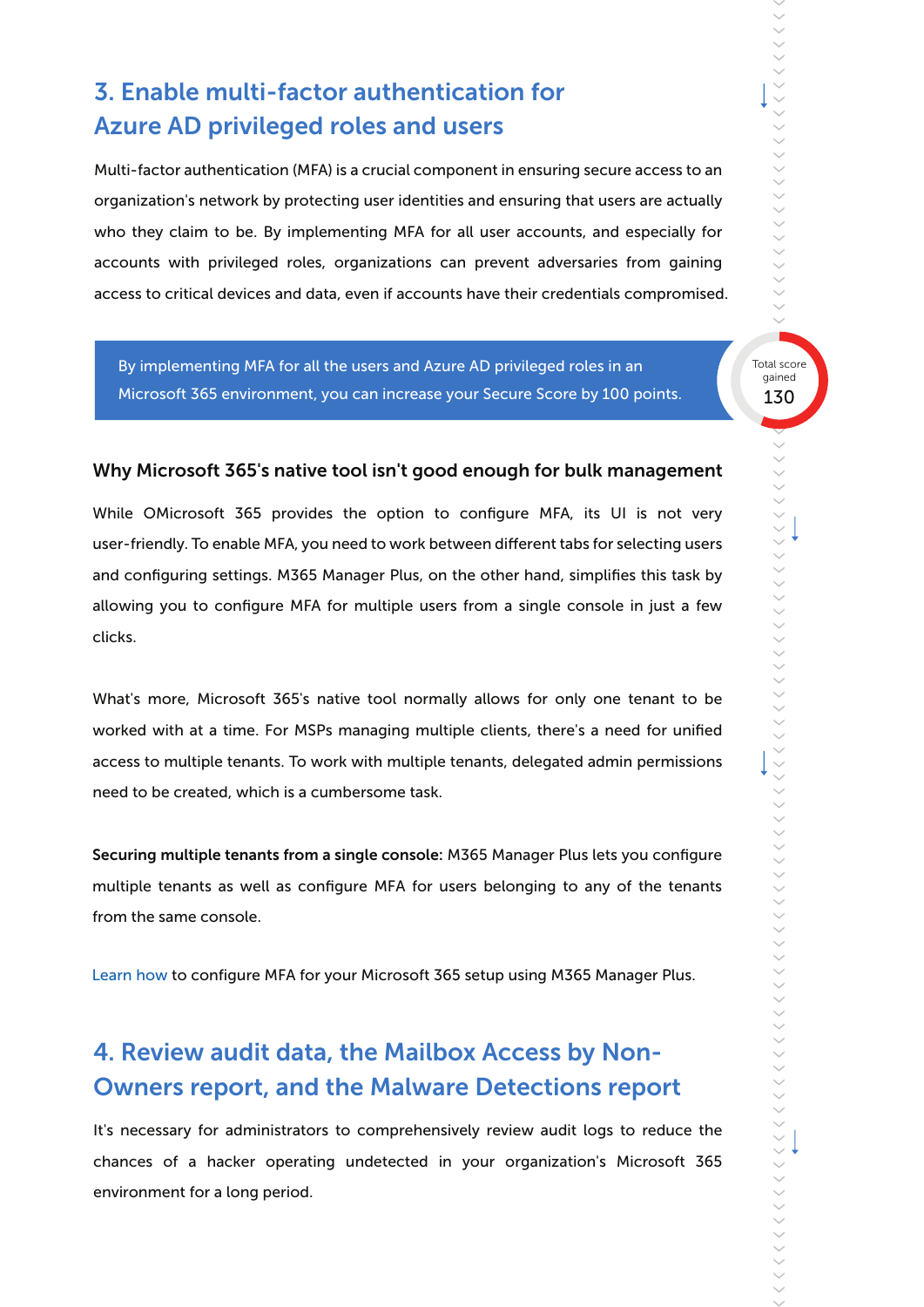Malware is one of the most popular attack vectors against Microsoft 365 setups. By reviewing the Malware Detections report, admins can get an idea of the amount of malware attacks their organization is subjected to, and can decide whether they need to harden their malware mitigation policy further.

Threats to your organization aren't just from outsiders, but insiders too. To thwart any malicious insider from accessing other users' emails, admins must thoroughly review the *Mailbox Access by Non-Owners* report.

By reviewing these reports, organizations can gain another 15 Secure Score points.

## How M365 Manager Plus' report scheduling capability makes reviewing audit data easier than Microsoft 365's native tool

M365 Manager Plus enables audit and monitoring reports to be automatically scheduled and emailed to administrators. The tool also provides a provision to refine scheduled reports by selecting the desired attributes only, share schedules with other technicians, and more.

Using the native tool, admins can only download a maximum of 50,000 log entries to a CSV file from a single audit log search, which isn't a lot (especially for mid-sized and large organizations). This limited scope makes reviewing audit logs a tough task.

Unrestricted log export: M365 Manager Plus has no restriction on the number of logs that can be exported, which makes it easy to review the audit logs all at once. Admins can export or archive logs in PDF, XLS, and HTML formats as well.

Read more about M365 Manager Plus' [comprehensive reporting capabilities,](https://www.manageengine.com/microsoft-365-management-reporting/microsoft-365-security-and-compliance-reports.html?utm_source=pdf&utm_content=secure-score-guide) including reporting o[n mailbox access by non-owners.](https://www.manageengine.com/microsoft-365-management-reporting/microsoft-365-non-owner-mailbox-access-report.html?utm_source=pdf&utm_content=secure-score-guide)

## 5. Configure non-global administrative roles

Though it's a good practice to have more than one global administrator, having too many can have disastrous consequences if one of these accounts were to be breached. It's better to implement the policy of least privilege, and delegate responsibilities to admins with lesser roles.

>>>>>>>>>>>>>>>>>>>>>>>>>>>>>>>>>>>>>>>>>>>>>>>>>>>>>>>>>>>>>>>>>>>>>>>>>>>>>>>>>>>>>>>>>>>>>>>>>>>>>>>>>>>>>>>>>>>>>>>>>>>>>>>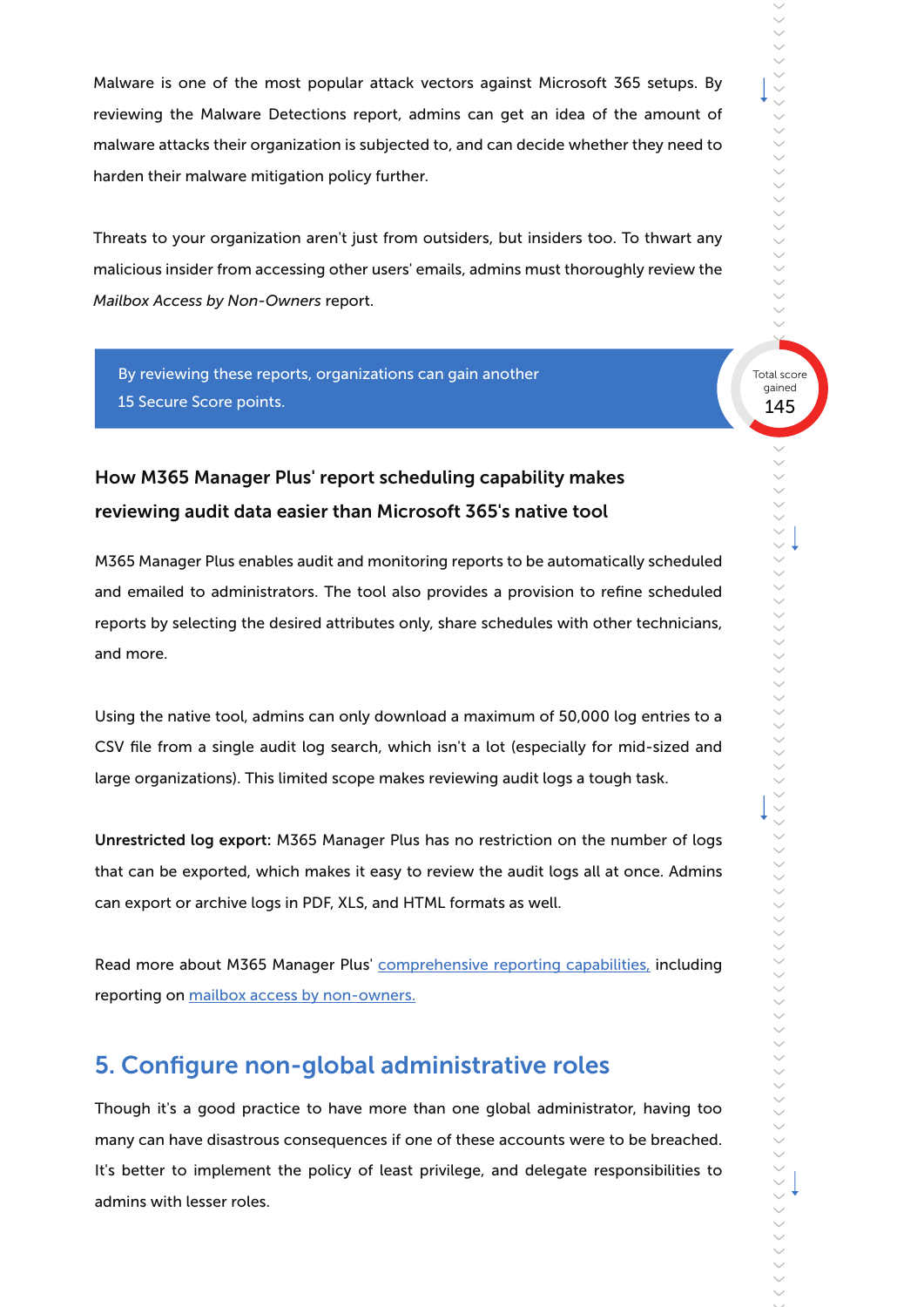

# Why you should delegate tasks using M365 Manager Plus instead of the Microsoft 365 admin center

The native Microsoft 365 portal has a set of admin roles with a predetermined scope of activity and doesn't allow custom admin roles to be created.

Granular non-administrative roles: M365 Manager Plus allows you to create custom non-administrative roles for technicians so you can delegate a specific set of activities to them. This lets admins create help desk roles with the least possible privilege, which reduces the risk of these accounts causing damage if they're ever compromised.

Read more abou[t granular help desk delegation](https://www.manageengine.com/microsoft-365-management-reporting/microsoft-365-delegation.html?utm_source=pdf&utm_content=secure-score-guide) using M365 Manager Plus, as well as how to [create custom help desk roles.](https://www.manageengine.com/microsoft-365-management-reporting/kb/create-custom-help-desk-roles-tips-and-tricks.html?utm_source=pdf&utm_content=secure-score-guide)

|                | — Top Three                                                                                         |
|----------------|-----------------------------------------------------------------------------------------------------|
|                | M365 Manager Plus security features                                                                 |
| $\mathbf{1}$   | Comprehensive Exchange Online auditing and reporting to secure<br>your organization from hackers.   |
|                | <b>Exchange Online reporting</b>                                                                    |
| $\overline{2}$ | Hassle-free Azure AD auditing and reporting to track users,<br>groups, contacts, and licenses.      |
|                | <b>Azure AD reporting</b>                                                                           |
| $\overline{3}$ | Exhaustive reporting on all administrator activities to strengthen<br>your organization's security. |
|                | Microsoft 365 activity reports                                                                      |